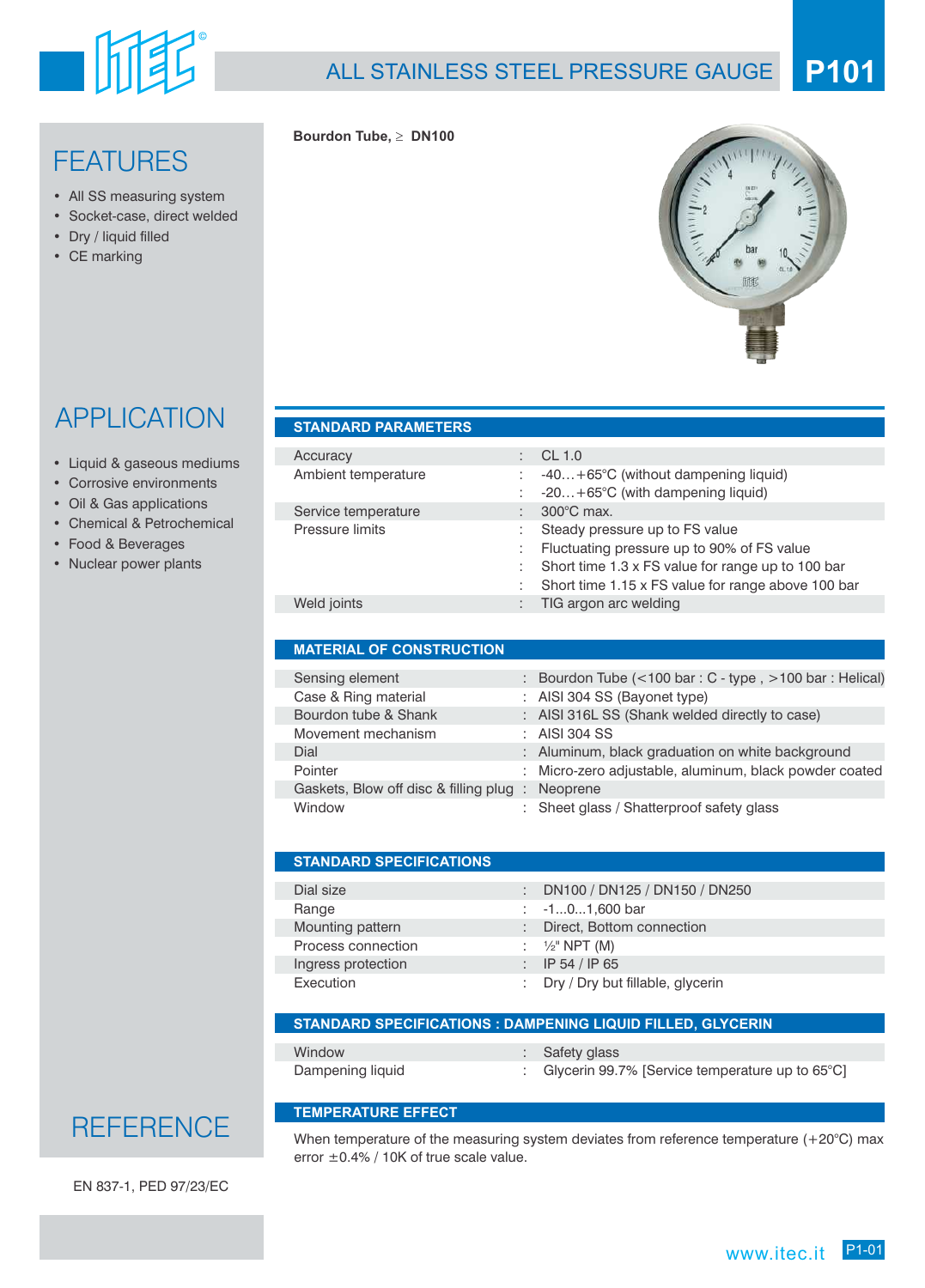

### **DIMENSIONAL DRAWING**







| <b>DN</b> | А    | в    | ØC  | ØD    | Е     | ØI | М     | ØN  | S <sub>1</sub> | ØU  | Weight<br>(grams) |
|-----------|------|------|-----|-------|-------|----|-------|-----|----------------|-----|-------------------|
| 100       | 12   | 52   | 111 | 100   | SQ.22 | 6  | 128   | 134 | 6              | 118 | 613               |
| 125       | 15   | 50   | 129 | 118.5 | SQ.22 | 6  | 143.5 | 150 |                | 137 | 796               |
| 150       | 15   | 52   | 161 | 149   | SQ.22 | 6  | 172.4 | 186 | 6              | 168 | 1080              |
| 250       | 18.5 | 51.5 | 263 | 250   | SQ.22 |    | 286.5 | 290 | 1.5            | 276 | 2448              |



**Type B2**

All dimensions are in mm.

www.itec.it

P1-02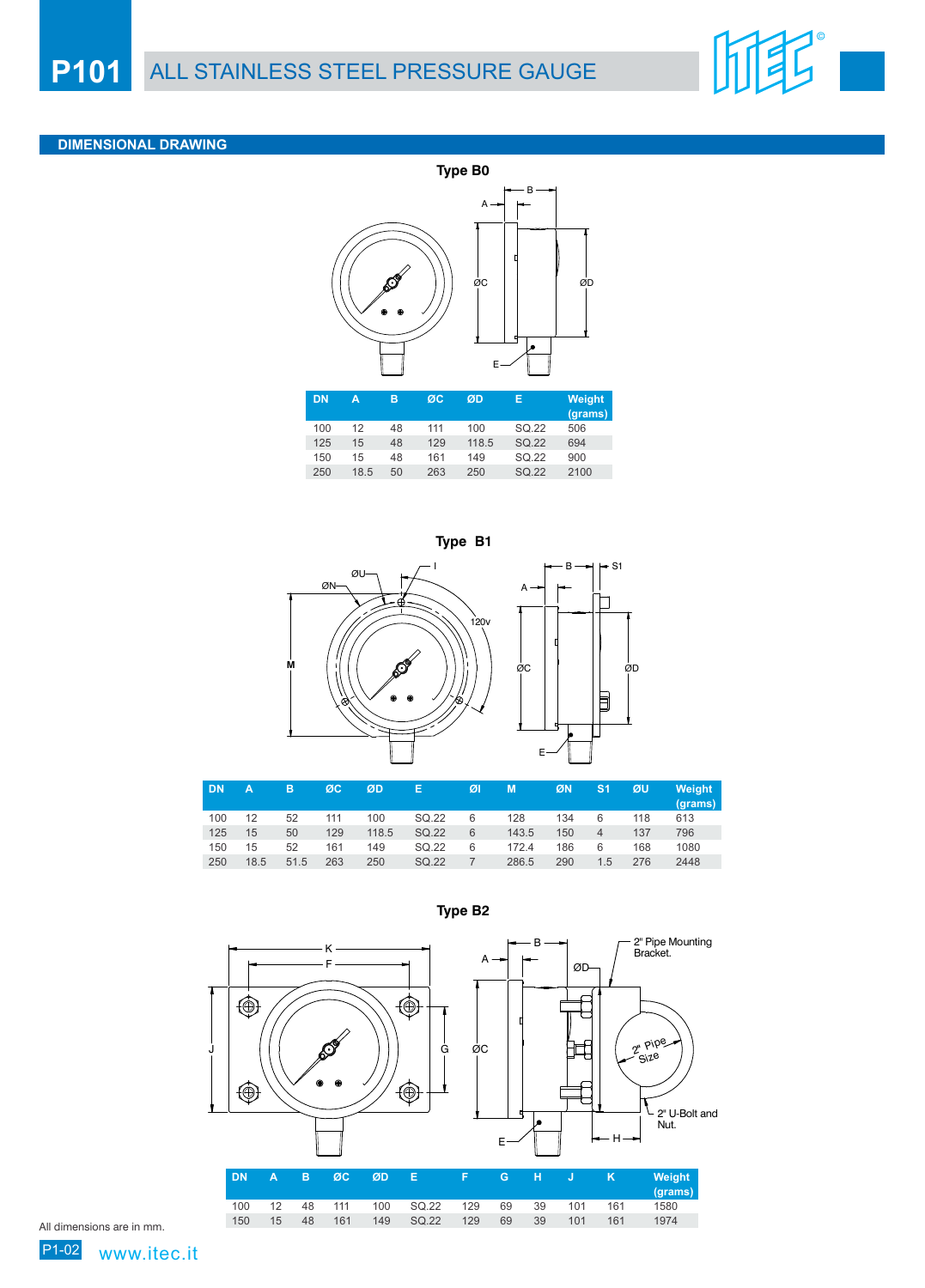### **DIMENSIONAL DRAWING**



|  |  | IDNA BØC ØD E                                   |  | ØI ØN ØU Weight<br>(grams) |  |
|--|--|-------------------------------------------------|--|----------------------------|--|
|  |  | 100  12  48  111  100  SQ.22  6  134  118  580  |  |                            |  |
|  |  | 150  15  48  161  149  SQ.22  6  186  168  2433 |  |                            |  |

**Type L0**



| DN  | А    | в  | ØC  | ØD    | Е     | <b>Weight</b><br>(grams) |
|-----|------|----|-----|-------|-------|--------------------------|
| 100 | 12   | 48 | 111 | 100   | SQ.22 | 506                      |
| 125 | 15   | 48 | 129 | 118.5 | SQ.22 | 694                      |
| 150 | 15   | 48 | 161 | 149   | SQ.22 | 900                      |
| 250 | 18.5 | 50 | 263 | 250   | SQ.22 | 2100                     |



| <b>DN</b> | Δ               | в  | ØC  | ØD  | F     | Weight<br>(grams) |
|-----------|-----------------|----|-----|-----|-------|-------------------|
| 100       | 12              | 48 | 111 | 100 | SQ.22 | 506               |
| 150       | 15 <sub>1</sub> | 48 | 161 | 149 | SQ.22 | 2100              |

B

E

**Type L1**



| <b>DN</b> | A    | в  | ØC  | ØD    | E     | ØI | ØN  | ØU  | <b>Weight</b><br>(grams) |
|-----------|------|----|-----|-------|-------|----|-----|-----|--------------------------|
| 100       | 12   | 48 | 111 | 100   | SQ.22 | 6  | 134 | 118 | 580                      |
| 125       | 15   | 48 | 129 | 118.5 | SQ.22 | 6  | 150 | 137 | 770                      |
| 150       | 15   | 48 | 161 | 149   | SQ.22 | 6  | 186 | 168 | 1016                     |
| 250       | 18.5 | 50 | 263 | 250   | SQ.22 |    | 290 | 276 | 2433                     |



150 15 48 161 149 SQ.22 106.5 16 158.5 1066 250 18.5 50 263 250 SQ.22 180 30 270 2310

**Type L2**

**Type R0**